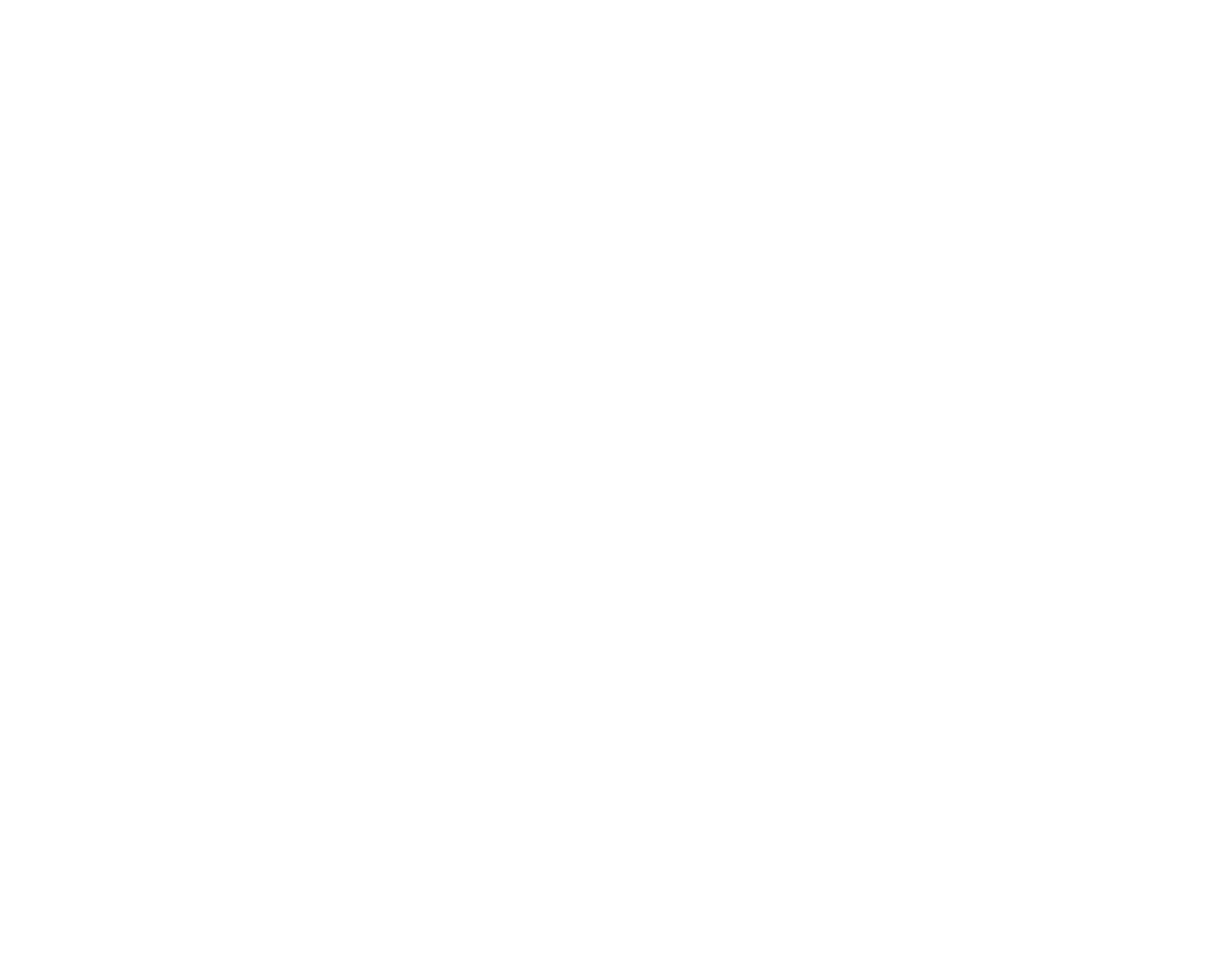#### **Introduction**

The MFJ-413 and MFJ-417 Pocket Morse Code Tutors are microprocessor controlled devices that can help a beginner learn Morse code or an experienced Ham to increase code speed. The MFJ-413 generates the required characters for the FCC code exam. In addition to all the features of the MFJ-413, the MFJ-417 contains words commonly used in amateur radio and a random QSO generator to simulate "on the air" contacts. Also, the MFJ-417 has a non-volatile memory.

*Note: All references to the non-volatile memory apply to the MFJ-417 only.* 

#### **Battery**

The Code Tutor uses a nine-volt battery (not included). MFJ recommends the use of alkaline (or rechargeable nicad) batteries to reduce the risk of equipment damage from battery leakage. Avoid leaving battery in this unit during periods of extended storage. Battery life will vary depending on usage, so always keep spares on hand. Remove weak battery immediately!

To install a nine-volt battery:

- 1. Turn off the power to the Tutor.
- 2. Slide battery cover from back of the Tutor.
- 3. Remove old battery (if one), and insert the new battery.
- 4. Slide battery cover back in place, then turn the Tutor on by turning the OFF/Volume control toward the buttons.
- **Important:** Always make sure the power is off before removing and installing the battery.

#### *Tone Control*

The Tone control allows you to set the sidetone pitch in the range of approximately 300 to 1000 Hz. The sidetone is designed without harsh key clicks. It's a sine wave, instead of a harsh square wave. Every dot and dash has a rise and decay time of approximately 5 ms for smooth transition. This lets you concentrate on learning code without the distraction of harsh key clicks.

To change the pitch frequency:

- 1. Turn off the power to the Tutor.
- 2. Remove the two screws and the box's bottom cover.
- 3. Locate the small trimpot, between the OFF/Volume control and the headphones jack, on the circuit board.
- 4. Press and hold *all* three buttons while turning the power on until there's a beep. Release the buttons to start sending. Adjust the volume if so desired.
- 5. Using a small flat-headed screwdriver, adjust the pitch by turning the trimpot clockwise to increase pitch and counter-clockwise to decrease pitch.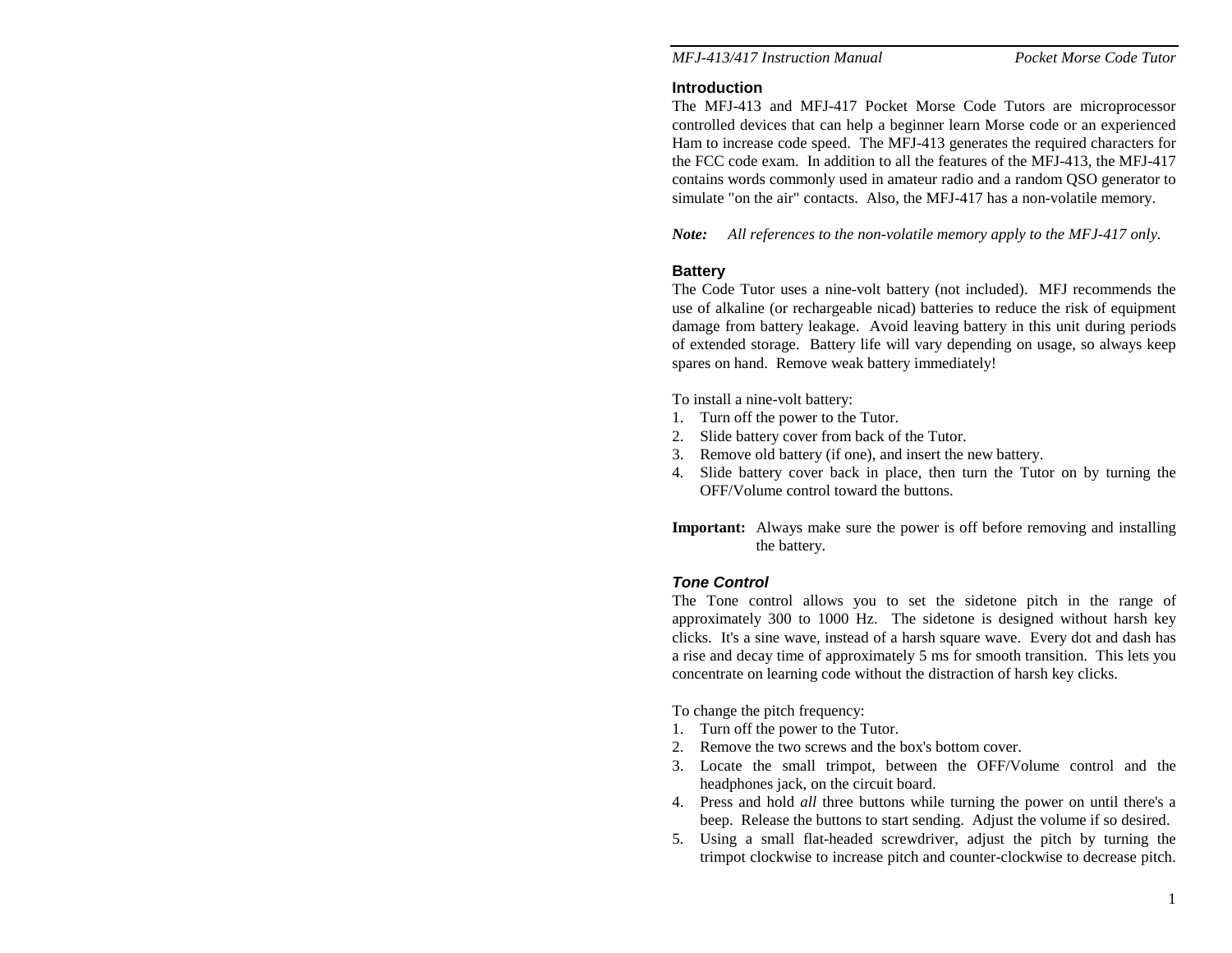The new pitch takes effect after the character in progress is finished. Be very careful not to touch other components on the circuit board.

- 6. Turn off the power after setting the desired pitch frequency.
- 7. Secure the battery cable between the post and the side of the box. Make sure the knot of the cable is located on the side of the post closest to the control panel.
- 8. Re-assemble the box enclosure and secure it with the two screws.

#### **Audio**

The Tutor has a 3.5 mm headphones jack for audio output located on the control panel. This jack accepts both stereo and mono plugs.

#### **Operation**

When powered on, one of the Tutor's mode is selected. For the MFJ-417, all mode settings are automatically saved into non-volatile memory immediately before playback, ready to use the next time.

While turning the power on, the three button combinations have different functions. These functions/modes are discussed later.

|       | Button <sup>1</sup> |          | Power-On                                 |  |
|-------|---------------------|----------|------------------------------------------|--|
| Speed | Group               | Set/Play | Operation                                |  |
|       |                     |          | Reset all settings.                      |  |
|       |                     |          | Enable Farnsworth mode.                  |  |
|       |                     |          | Enable interactive mode.                 |  |
|       |                     |          | Enable Farnsworth and interactive modes. |  |
|       |                     |          | Instant play.                            |  |
|       |                     |          | Perform self test.                       |  |
|       |                     |          | Recall previous/default settings.        |  |
|       |                     |          | Set tone control.                        |  |

**Note:** 

1. Button pressed and held in while turning the power on is indicated by a dot (•); blank space means the button is not pressed.

#### *Speed Button*

The Speed button allows you to set the code speed in the range of 3 to 60 WPM. Word-per-minute speed is based on the standard word "PARIS" which is 50 units in length. For standard timing,  $dot = 1$  unit,  $dash = 3$  units, intra-character space  $= 1$  unit, inter-character space  $= 3$  units, and word space  $= 7$  units. The word "PARIS" is sent 10 times in one minute if the code speed is 10 WPM. Press the Speed button to increase the code speed. Each button press increases the code speed by one WPM and is confirmed with a beep.

 $\bullet$  SPEED = 3 WPM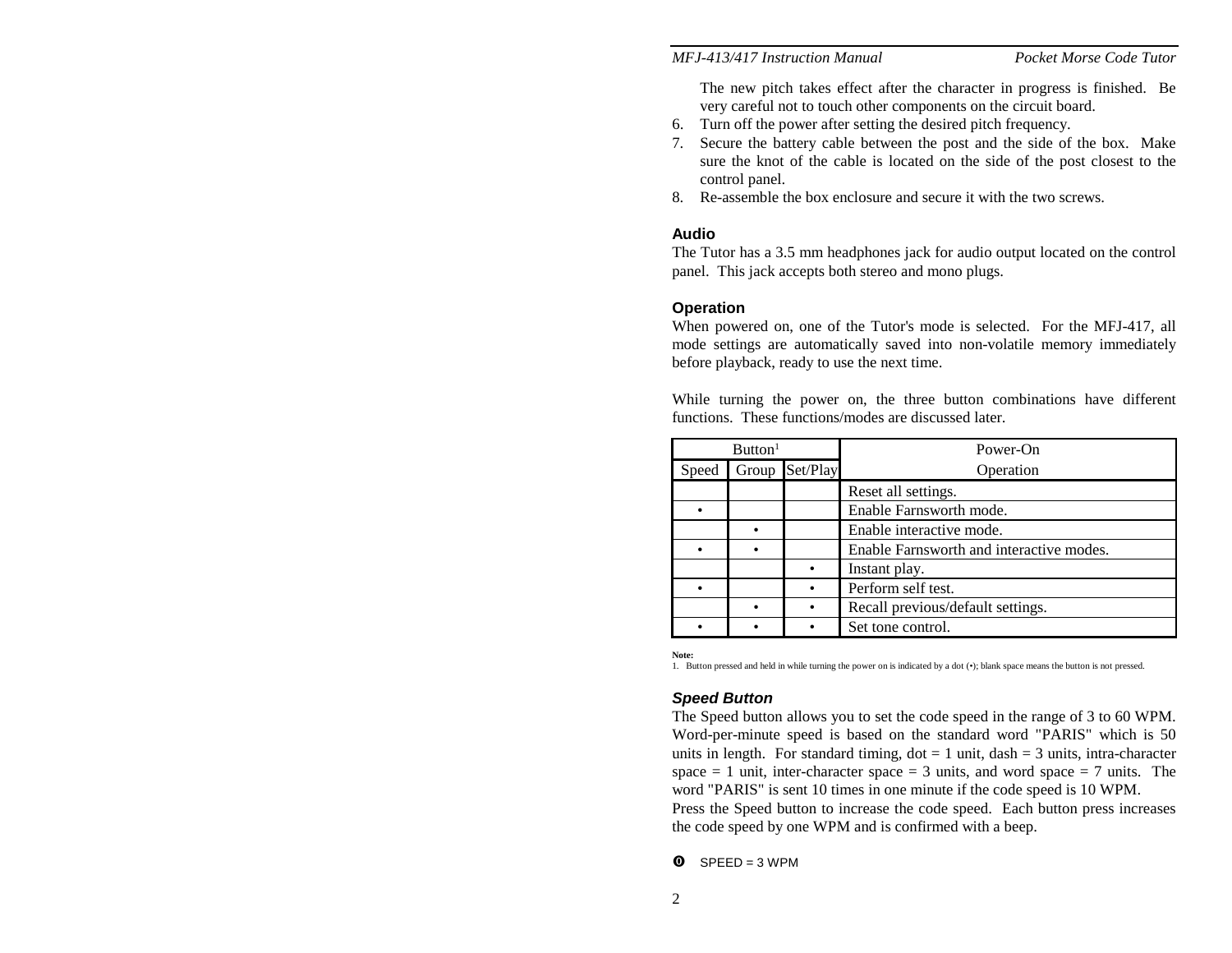| o<br>❷<br>❸<br>ø | $SPEED = 4 WPM$<br>$SPFFD = 5 WPM$<br>$SPEED = 6 WPM$<br>$SPFFD = 7 WPM$ |
|------------------|--------------------------------------------------------------------------|
|                  | .                                                                        |
| Σ                | $SPEED = 60 WPM$                                                         |

Code requirement is 5 WPM for the Novice and the Technician. Both General and Advanced levels have a code requirement of 13 WPM. Extra class has a 20 WPM requirement.

#### *Group Button*

The Group button adjusts the number of characters for a character group. The options are random length group or fixed length group ranging from one to eight characters per group. The random length generates variable length of up to eight characters per group. This option is only applicable to character sets.

To change the group length, press the Group button to increase the group length. Each button press increases the group length by one character and is confirmed with a beep.

- $\bullet$  GROUP = RANDOM
- $\bullet$ GROUP = 1-CHARACTER
- $\bullet$  GROUP = 2-CHARACTER
- $\bullet$  GROUP = 3-CHARACTER  $\bullet$  GROUP = 4-CHARACTER
- $\bullet$  GROUP = 5-CHARACTER
- $\bullet$  GROUP = 6-CHARACTER
- $\odot$  GROUP = 7-CHARACTER
- $\odot$  GROUP = 8-CHARACTER

#### *Set/Play Button*

The Set/Play button selects one of the characters, words, or QSOs set and plays it using the current settings. To select a set, press the Set/Play button. Each button press selects the next set as listed below as the active set and is confirmed with a beep. Playback starts if the button is released for more than one second; therefore, pause between button presses must be less than one second. For example, to play the third set *only*, press and release the Set/Play button three times. Approximately one second after the last button release, the Tutor starts sending code with the selected set. Holding the Set/Play button down for one second enables the Combine mode (discusses next).

At any time during sending or halting for interactive feedback, press and hold the Set/Play button for one second until there's a beep to repeat the current session. Replaying a session allows you to recopy the same code to check your accuracy.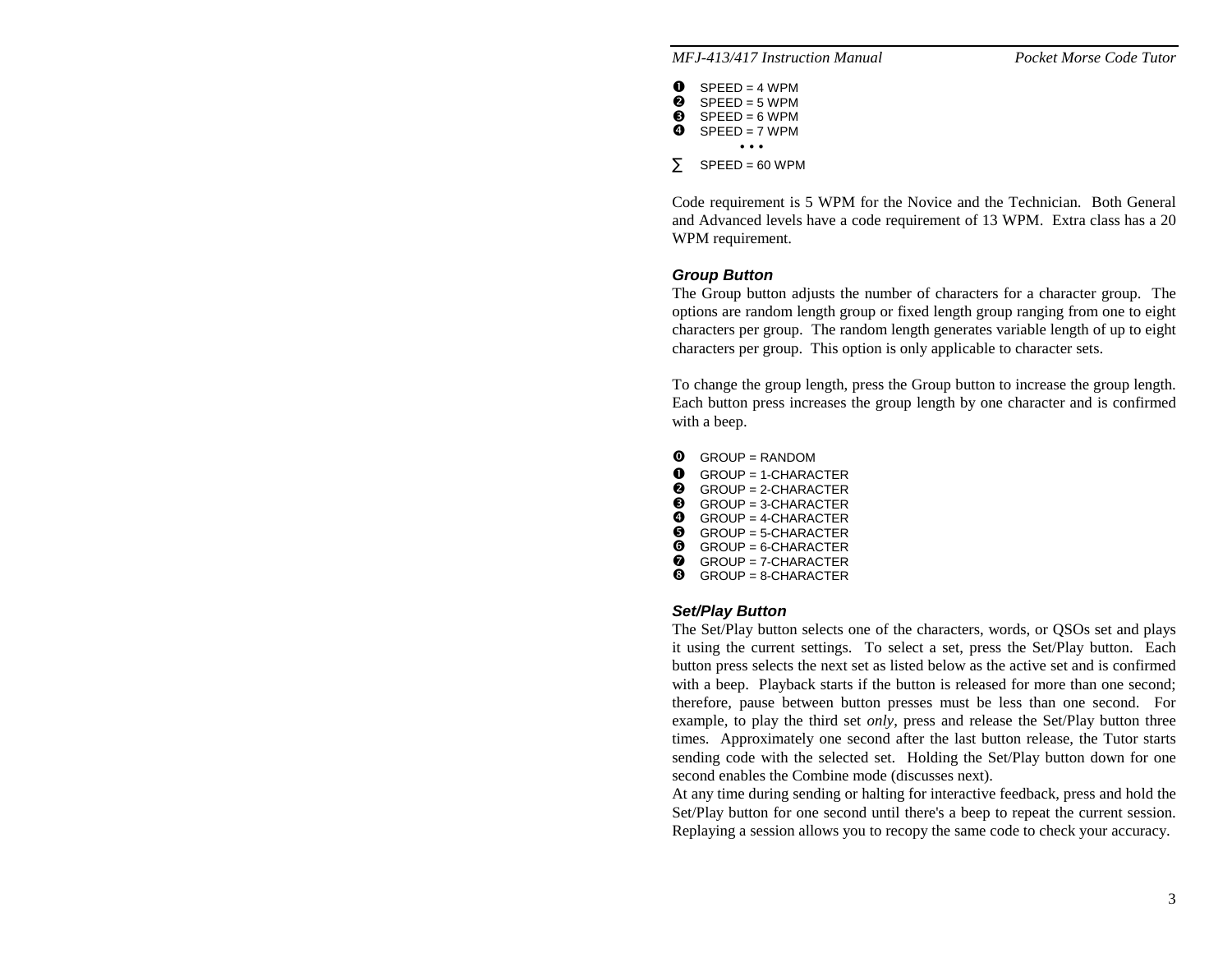The Beginner sets are designed for those who don't know code and need to learn the sounds of the characters. When combine mode (discusses next) is not enabled, each Beginner character set is first sent three times as listed, with a word space after each character, then it goes into random practice. This allows the beginner to learn the sound of each character before sending random code.

|   | Beginner Sets:       |                                        |
|---|----------------------|----------------------------------------|
|   | <b>EISHTMO</b>       | letter1                                |
| ❷ | AWJNDB               | letter <sub>2</sub>                    |
|   | <b>8</b> UVGZKRPX    | letter3                                |
| Đ | <b>FCLQY</b>         | letter4                                |
| 0 | 12345                | number1                                |
| ❻ | 67890                | number2                                |
| ❼ | $\ldots$ ? $/ + * =$ | punctuation $\&$ prosigns <sup>†</sup> |
|   |                      |                                        |

† Refer to "Morse Code Character Set" section for the prosigns' meanings.

For MFJ-417 Only. The Advanced sets are meant for those who want to increase code speed and are already familiar with all the characters. The Words set generates random words commonly used in amateur radio from its internal database of 500 different words. The QSOs set sends entire random QSOs (conversations between radio operators) which is the best way to study for a license test because it is the same format as the test!

Advanced Sets: **0** WORDS random words  $\boldsymbol{\Theta}$ QSOs random QSOs

#### *Combine Mode*

The Combine mode allows the user to combine Beginner sets together as one set. By combining sets, previously learned sets are combined with new sets to reinforce all that you have learned. When on, the current set is combined with all previous Beginner sets. When off, *only* the current set is selected as the active set. This mode applies only to the Beginner sets, except the first one (letter1 set).

To enable the combine mode, press and hold the Set/Play button for one second until there's a constant beep. Release the button to start sending the combined set. For example, press and release the Set/Play button once; then within one second, press and *release* the Set/Play button again to play *only* the second set. Press and release the Set/Play button once; then within one second, press and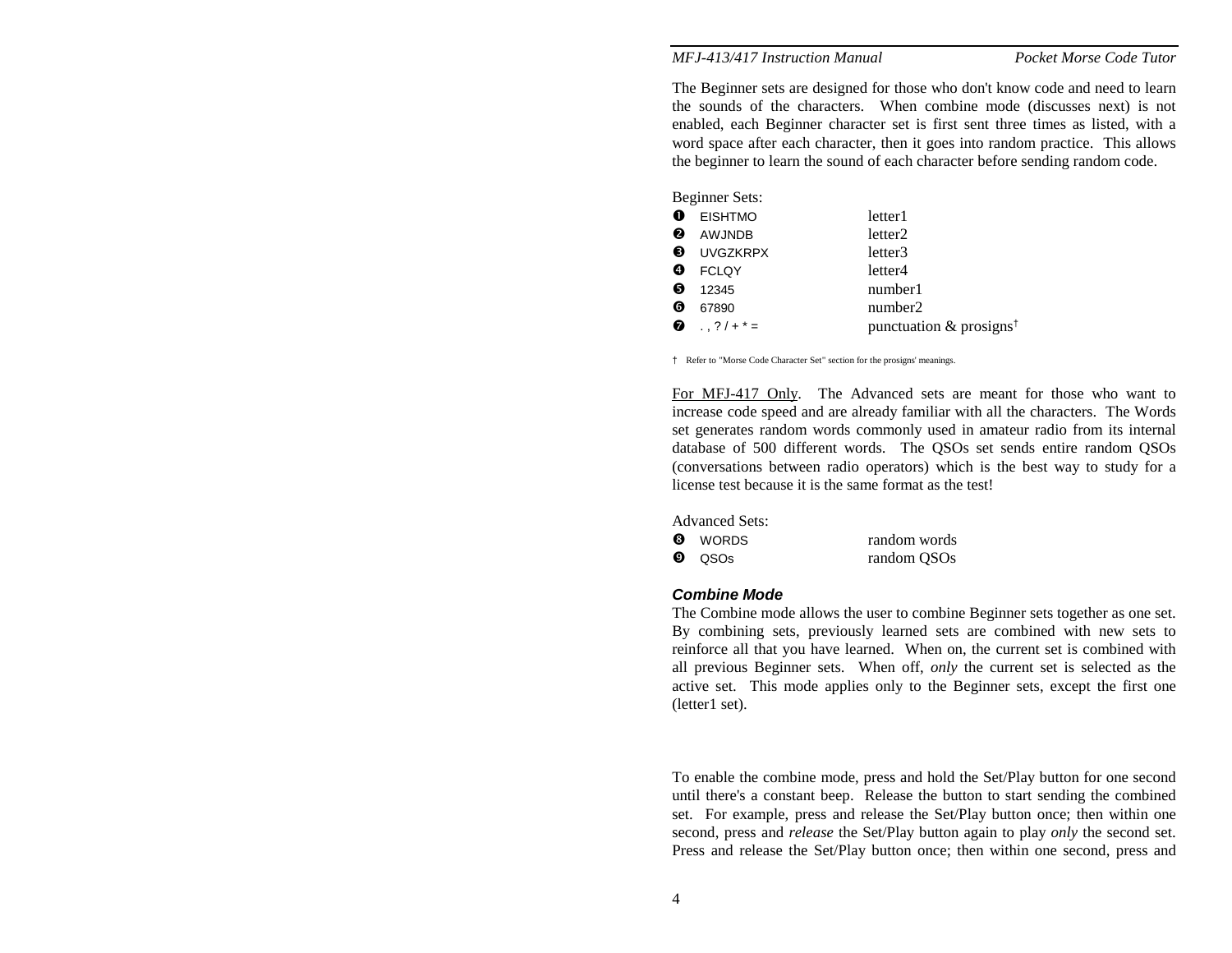*hold* the Set/Play button for one second to play the *combined* set of the first two Beginner sets.

#### *Reset All Settings*

When *no* button is pressed and held in while turning the power on, the Tutor resets all parameter settings to the followings:

- Farnsworth mode Off
- Interactive mode Off
- Combine mode Off
- Speed 3 WPM
- Group Random length
- Set First character set (EISHTMO)

#### *Farnsworth Mode*

When Farnsworth mode is enabled, characters (dots, dashes, and intra-character spaces) are sent at the Farnsworth speed (character speed) of 18 WPM, but the spacing between characters and words is increased to produce a slower overall code speed. This technique is useful for helping the novice learn the sounds of the code characters and avoid the tendency of counting individual dots and dashes. The Farnsworth speed is always greater than the overall speed. As a result, Farnsworth mode (if enabled) is automatically disabled when the overall code speed is set to 18 WPM or higher.

To enable the Farnsworth mode, press and hold the Speed button while turning the power on. The Tutor acknowledges with a beep and resumes with normal operation when the button is released.

#### *Interactive Mode*

The Interactive mode lets you control when to play a word/QSO, especially useful for beginners. Enabling interactive mode allows you to control when the Tutor will send the next word/QSO or repeat the previous word/QSO (a group of characters considers a word). For example, group length is set to one character per group and interactive mode is enabled, the Tutor will send one character then halt to await your instruction on what to do next. At this point, press the Speed button to send a new character or press the Group button to repeat the character. The Tutor sends code continuously without halting if interactive mode is disabled.

To enable the interactive mode, press and hold the Group button while turning the power on. The Tutor acknowledges with a beep and resumes with normal operation when the button is released.

When halt for interactive feedback,

• Speed button Sends next character group, word, or QSO.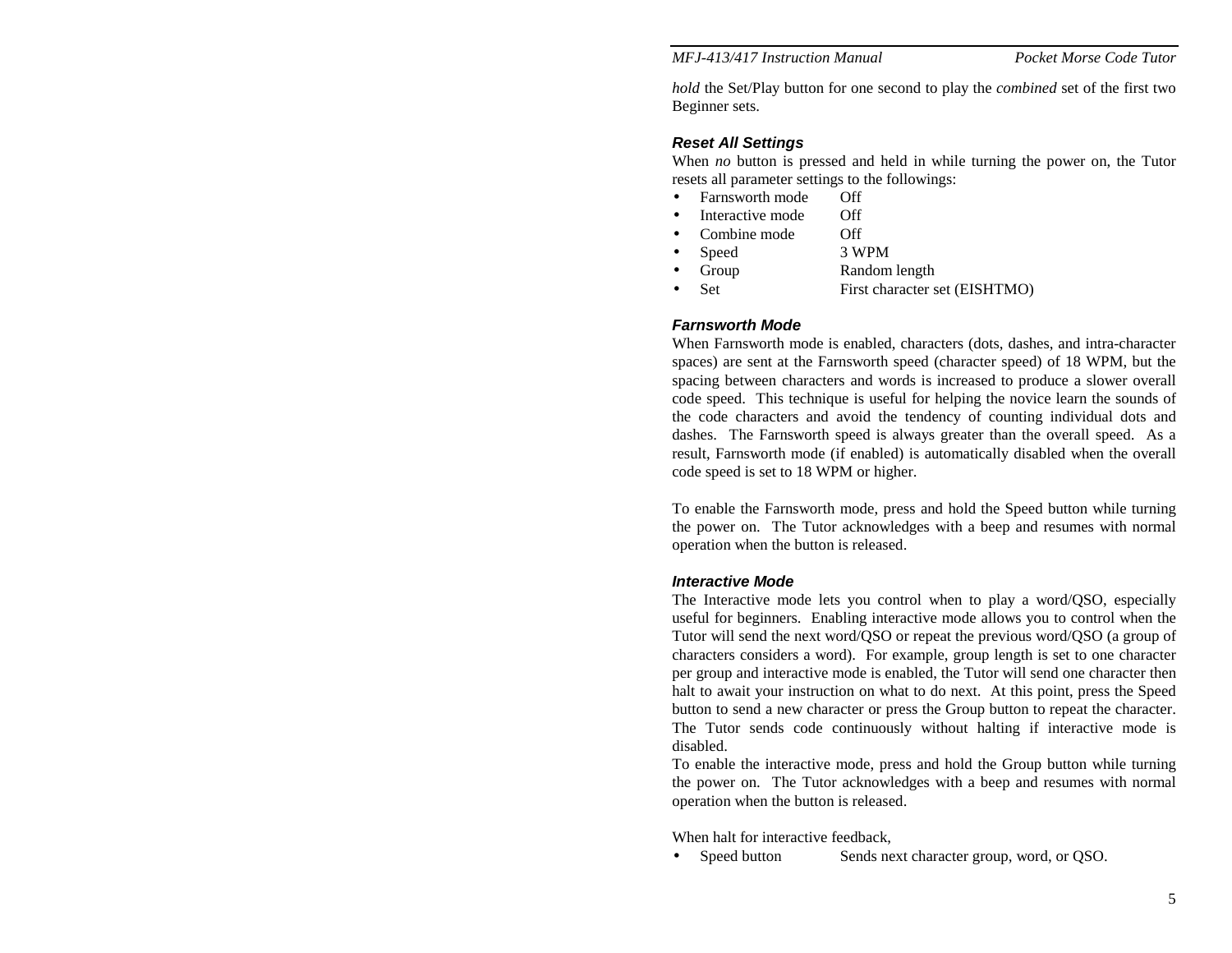- Group button Repeats previous character group, word, or QSO.
- Set/Play button Sends next character group, word, or OSO.

#### *Instant Play*

For MFJ-413. Press and hold *only* the Set/Play button while turning the power on starts a new session using the default settings listed below. The Tutor acknowledges with a beep and starts playback when the button is released.

- Farnsworth mode Off
- Interactive mode Off
- Combine mode On
- Speed 13 WPM
- Group 5-character per group
- Set All Beginner sets

For MFJ-417. Press and hold *only* the Set/Play button while turning the power on starts a new session using the previous settings. The Tutor acknowledges with a beep and starts playback when the button is released. This allows you to start playing without re-setting all the modes.

#### *Recall Settings*

For MFJ-413. Press and hold *both* the Group and the Set/Play buttons while turning the power on resets the Tutor to the default settings except the set parameter. It resets to the first character set, allowing you to select another set for practice using the default settings. This allows you to start a new session with a different set, without adjusting the code speed and group length. The Farnsworth and interactive modes are disabled; the code speed and the group length can be increased starting with the default settings listed below.

- Farnsworth mode Off
- Interactive mode Off
- Combine mode Off
- Speed 13 WPM
- Group 5-character per group
- Set First character set (EISHTMO)

For MFJ-417. Press and hold *both* the Group and the Set/Play buttons while turning the power on recalls all previous settings except the set parameter. It resets to the first character set, allowing you to select another set for practice without re-setting the other modes. This allows you to start a new session with a different set, without adjusting the code speed and group length again from the beginning. The Farnsworth and interactive modes are the same as before; the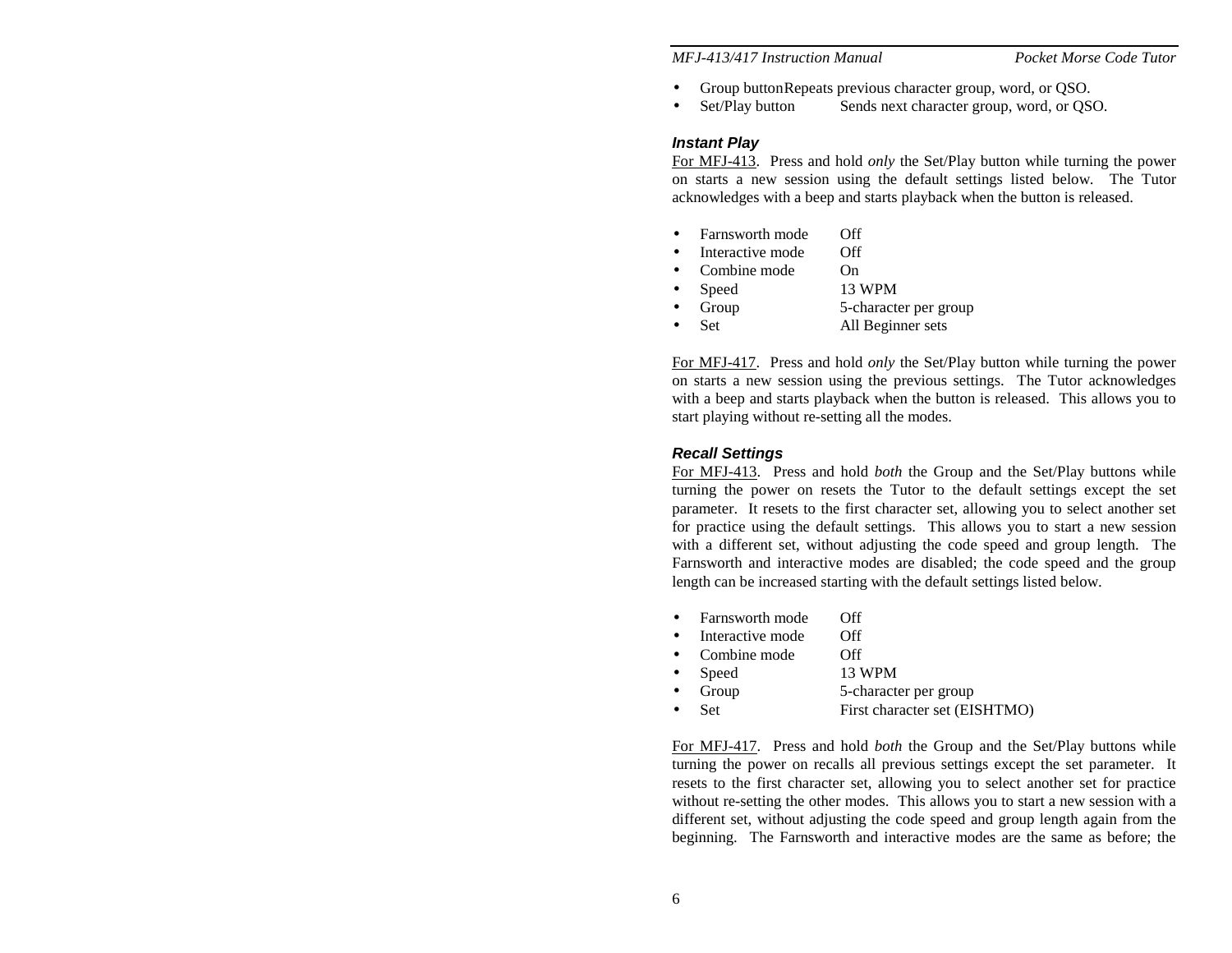Pocket Morse Code Tutor

code speed and the group length can be increased starting with the previous settings.

#### **Self Test**

A Self Test is included to perform testing of the buttons, the non-volatile memory circuitry and integrity, and the audio circuitry. At any time, turn off the power to stop the Self Test; however, power should NOT be turned off during steps involving the non-volatile memory as it could corrupt the memory.

For MFJ-413. This test is initialized by:

- 1. Turn off the power to the Tutor.
- 2. Press and hold *both* the Speed and the Set/Play buttons while turning the power on. The Self Test starts by sending the copyright message "COPYRIGHT 199X MFJ ENTERPRISES, INC. VERSION X.XX" at 13 WPM confirming the audio circuitry is working properly. Release the buttons before the message is finished.
- 3. Each button is automatically tested for shorts to ground.
- 4. Press the Speed button to test it for proper connection. The Tutor responds with a beep. Release the button.
- 5. Press the Group button to test it for proper connection. The Tutor responds with a beep. Release the button.
- 6. Press the Set/Play button to test it for proper connection. The Tutor responds with a beep. Release the button within one second.
- 7. When all is okay, a repetitive message "PASS" is sent at 13 WPM. However, if something is wrong a repetitive message such as "GROUP FAIL" is sent at a slower speed of 5 WPM.
- 8. Turn off the power after confirming the audio has good quality.

Failure Message Meanings:

- SPEED FAIL Speed button is shorted or improperly connected.
- GROUP FAIL Group button is shorted or improperly connected.
- SET FAIL Set/Play button is shorted or improperly connected.

For MFJ-417. This test is initialized by:

- 1. Turn off the power to the Tutor.
- 2. Press and hold *both* the Speed and the Set/Play buttons while turning the power on. The Self Test starts by sending the copyright message "COPYRIGHT 199X MFJ ENTERPRISES, INC. VERSION X.XX" at 13 WPM confirming the audio circuitry is working properly. Release the buttons before the message is finished.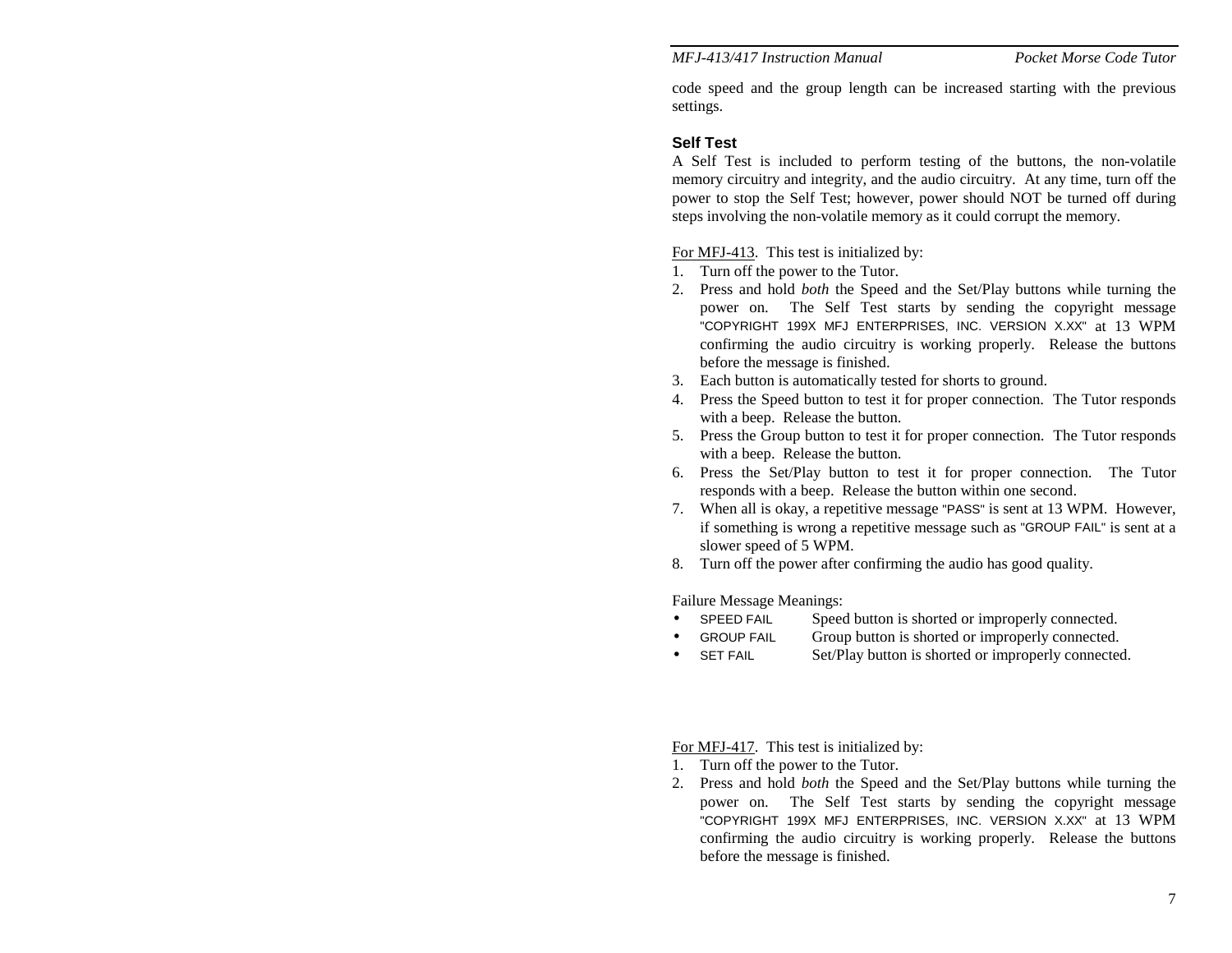#### Pocket Morse Code Tutor

- 3. Each button is automatically tested for shorts to ground.
- 4. Press the Speed button to test it for proper connection. The Tutor responds with a beep. Release the button.
- 5. Press the Group button to test it for proper connection. The Tutor responds with a beep. Release the button.
- 6. Press and *hold* the Set/Play button for one second. The Tutor responds with *two* beeps. Release the button. If the button is released before the second beep, the next three steps are skipped.
- 7. It then automatically tests the logic line Vpp (shown on the schematic).
- 8. The non-volatile memory circuitry is automatically tested. Notice this step resets the Tutor to its factory default settings for Instant Play.
- 9. The non-volatile memory integrity is automatically tested.
- 10. When all is okay, a repetitive message "PASS" is sent at 13 WPM. However, if something is wrong a repetitive message such as "GROUP FAIL" is sent at a slower speed of 5 WPM.
- 11. Turn off the power after confirming the audio has good quality.

Failure Message Meanings:

- SPEED FAIL Speed button is shorted or improperly connected.
- GROUP FAIL Group button is shorted or improperly connected.
- SET FAIL Set/Play button is shorted or improperly connected.
- VPP FAIL Logic line Vpp is not pulled low by a resistor.
- EEPROM FAIL Non-volatile memory circuitry is improperly connected.
- MEMORY FAIL Non-volatile memory integrity is bad.

Factory Default Settings:

- $\bullet$  Farnsworth mode Off
- Interactive mode Off
	- Combine mode On
- Speed 13 WPM
	- Group 5-character per group
- Set All Beginner sets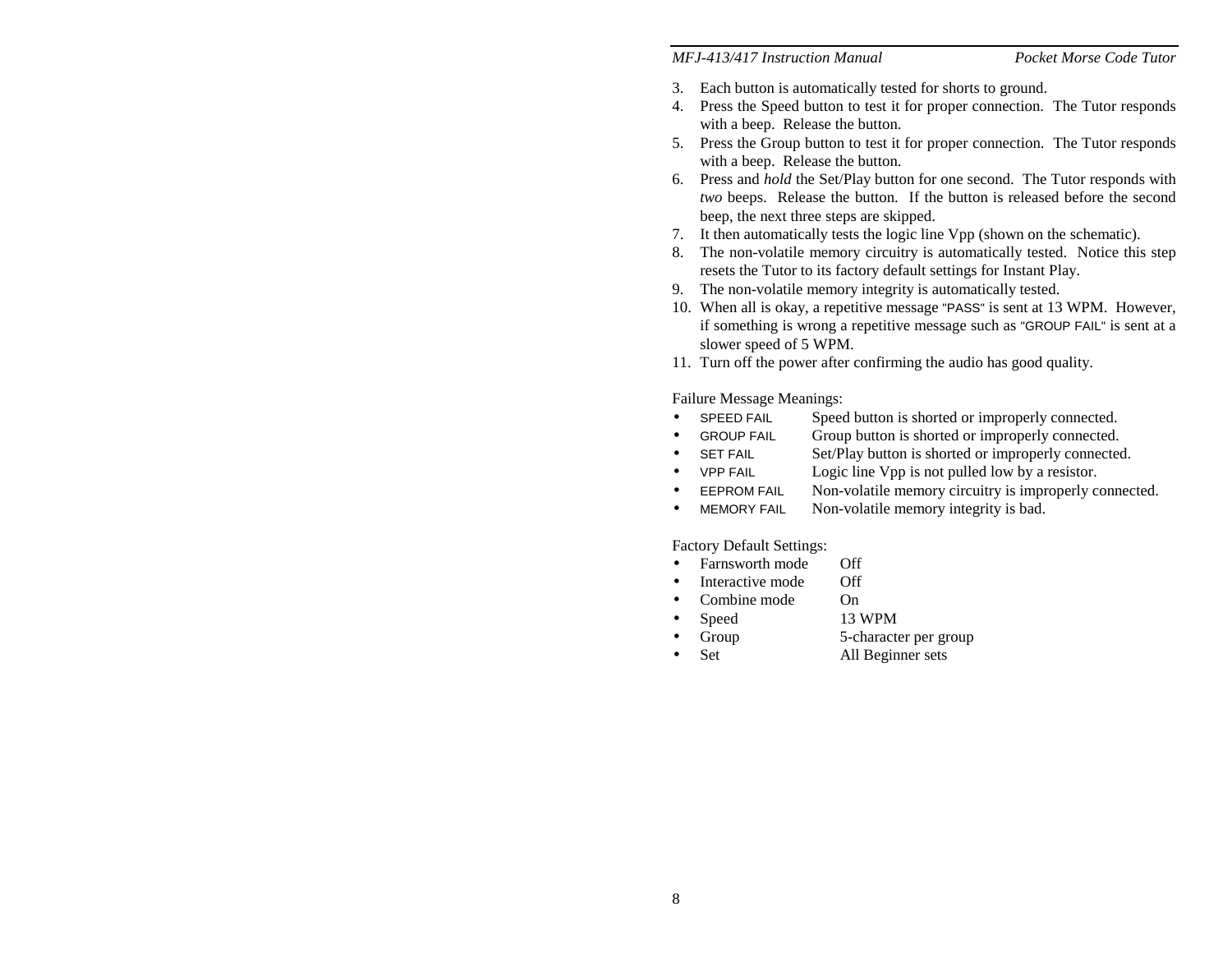Pocket Morse Code Tutor

# **Troubleshooting**

- **Q. Why is there no beep when I press the buttons?**
- A. The battery is probably dead, replace it with a new one.

#### **Q. Why is the sidetone changing during playback?**

A. The battery is weak, replace it with a new one.

## **Technical Assistance**

If you have any problem with this unit first check the appropriate section of this manual. If the manual does not reference your problem or your problem is not solved by reading the manual you may call *MFJ Technical Service* at **601-323- 0549** or the *MFJ Factory* at **601-323-5869**. You will be best helped if you have your unit, manual and all information on your station handy so you can answer any questions the technicians may ask.

You can also send questions by mail to MFJ Enterprises, Inc., 300 Industrial Park Road, Starkville, MS 39759; by Facsimile to 601-323-6551; or by email to techinfo@mfjenterprises.com. Send a complete description of your problem, an explanation of exactly how you are using your unit, and a complete description of your station.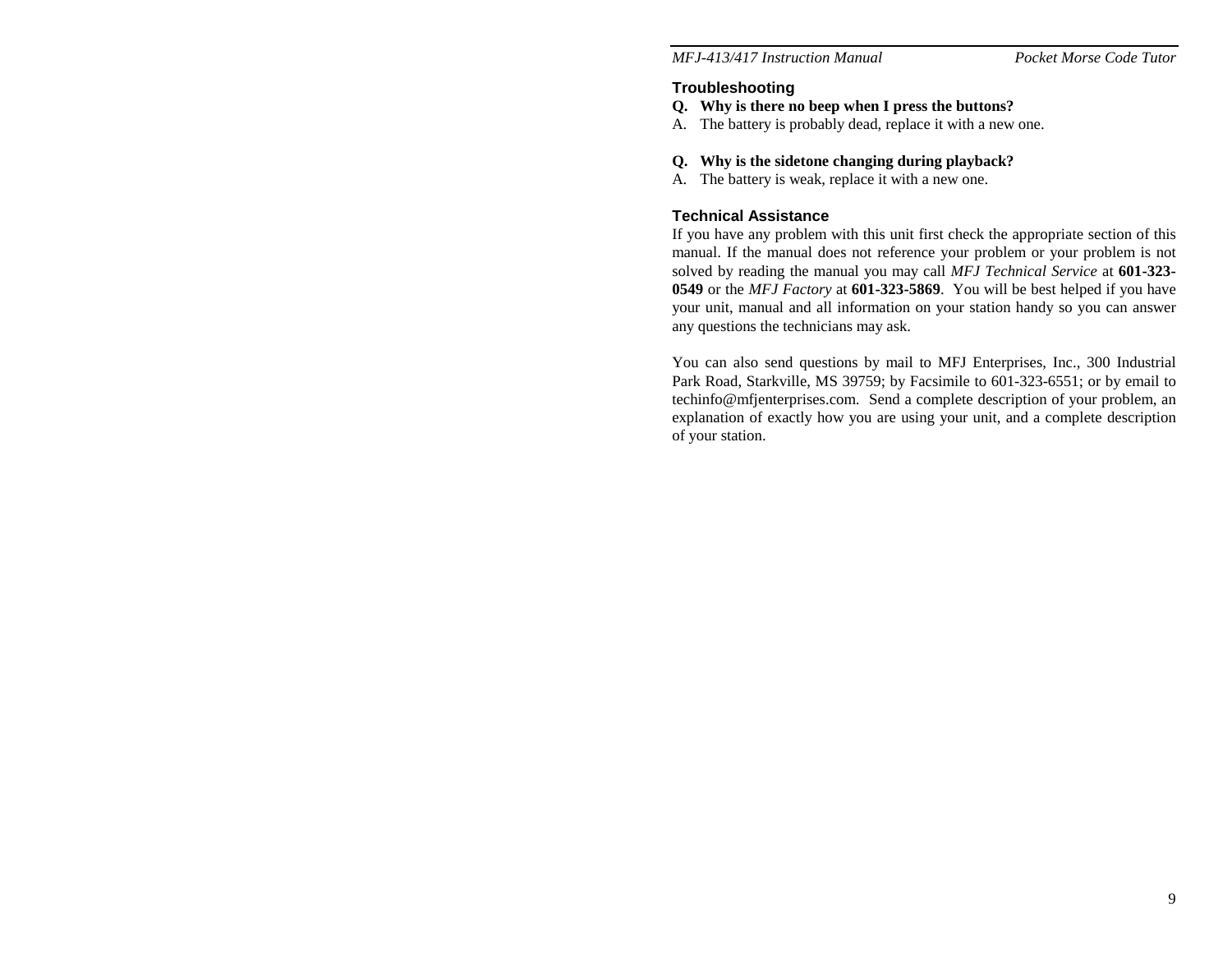Pocket Morse Code Tutor

# **Morse Code Character Set1**

| A                   | di-dah                        | — ه                      | N                     | dah-dit             | –•                                                 |
|---------------------|-------------------------------|--------------------------|-----------------------|---------------------|----------------------------------------------------|
| B                   | dah-di-di-dit                 | -                        | $\Omega$              | dah-dah-dah         |                                                    |
| $\mathsf{C}$        | dah-di-dah-dit                | $-$ 0 $-$ 0              | P                     | di-dah-dah-dit      | $\bullet\hspace{-4pt}-\hspace{-4pt}-\hspace{-4pt}$ |
| D                   | dah-di-dit                    | -00                      | Q                     | dah-dah-di-dah      | —•—                                                |
| E                   | dit                           | ٠                        | R                     | di-dah-dit          | $\bullet-\bullet$                                  |
| $\mathbf{F}$        | di-di-dah-dit                 | $\bullet\bullet-\bullet$ | S                     | di-di-dit           |                                                    |
| G                   | dah-dah-dit                   | -0                       | T                     | dah                 |                                                    |
| H                   | di-di-di-dit                  |                          | U                     | di-di-dah           | $\bullet\bullet-$                                  |
| $\mathbf{I}$        | di-dit                        |                          | V                     | di-di-di-dah        | $\bullet\bullet\bullet-$                           |
| J                   | di-dah-dah-dah                |                          | W                     | di-dah-dah          |                                                    |
| K                   | dah-di-dah                    | $-$ e $-$                | X                     | dah-di-di-dah       | -00-                                               |
| L                   | di-dah-di-dit                 | $\bullet-\bullet\bullet$ | Y                     | dah-di-dah-dah      |                                                    |
| M                   | dah-dah                       |                          | Z                     | dah-dah-di-dit      | -00                                                |
|                     |                               |                          |                       |                     |                                                    |
| 1                   | di-dah-dah-dah-dah            |                          | 6                     | dah-di-di-di-dit    | -                                                  |
| $\mathbf{2}$        | di-di-dah-dah-dah             |                          | 7                     | dah-dah-di-di-dit   |                                                    |
| 3                   | di-di-di-dah-dah              |                          | 8                     | dah-dah-dah-di-dit  | -00                                                |
| 4                   | di-di-di-di-dah               |                          | 9                     | dah-dah-dah-dah-dit |                                                    |
| 5                   | di-di-di-di-dit               |                          | $\Omega$              | dah-dah-dah-dah-dah |                                                    |
|                     |                               |                          |                       |                     |                                                    |
| Period              |                               | $\lceil . \rceil$        | di-dah-di-dah-di-dah  |                     | $\overline{A}\overline{A}$                         |
| Comma               |                               | $\lceil$ ,               | dah-dah-di-di-dah-dah | .                   | $\overline{\text{MIM}}$                            |
|                     | Question Mark or              |                          |                       |                     |                                                    |
|                     | <b>Request for Repetition</b> | [?]                      | di-di-dah-dah-di-dit  |                     | $\overline{\text{IMI}}$                            |
| <b>Fraction Bar</b> |                               | IЛ                       | dah-di-di-dah-dit     | -00-0               | $\overline{DN}$                                    |
|                     | End of Message or Cross       | $[+]$                    | di-dah-di-dah-dit     |                     | $\overline{AR}$                                    |
| End of Work         |                               | [*]                      | di-di-di-dah-di-dah   |                     | $\overline{\text{SK}}$                             |
|                     | Double Dash, Pause or Break   | [=]                      | dah-di-di-di-dah      | $-000-$             | $\overline{B}$ $\overline{T}$                      |

**Note:** 

1. FCC testing requirement consists the 26 letters, the 10 numerals, the period, the comma, the question mark,  $\overline{AR}$ ,  $\overline{SK}$ ,  $\overline{BT}$  and fraction bar [ $\overline{DN}$ ].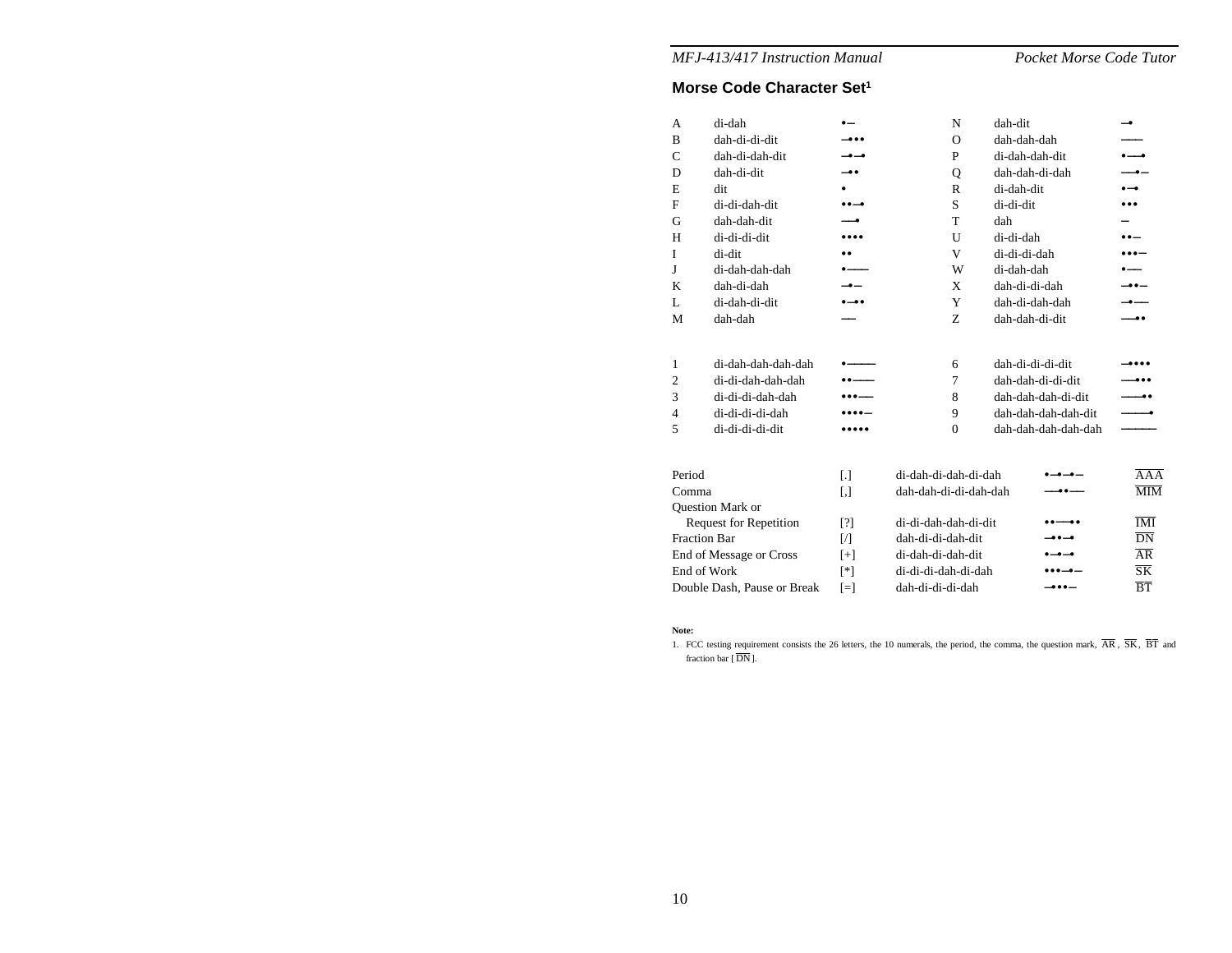Pocket Morse Code Tutor

#### **Some CW Abbreviations**

| 73          | Best regards             | NR         | Number; near                       |
|-------------|--------------------------|------------|------------------------------------|
| 88          | Love and kisses          | NW         | <b>Now</b>                         |
| ABT         | About                    | OM         | Old man                            |
| AGN         | Again                    | OP.        | Operator                           |
| ANT         | Antenna                  | R          | Are; received; roger               |
| BK.         | Back; break              | RCVR       | Receiver                           |
| <b>CPY</b>  | Copy                     | <b>RIG</b> | Station equipment                  |
| <b>CQ</b>   | Calling any station      | RITE       | Right                              |
| <b>CUL</b>  | See you later            | RST        | Readability, strength, tone report |
| CU          | See you                  | SIGS       | Signals                            |
| DE          | From                     | SKED       | Schedule                           |
| <b>DEG</b>  | Degree                   | STN        | <b>Station</b>                     |
| DX.         | Distance; rare station   | TEMP       | Temperature                        |
| ES          | And; " $&$ "             | TKS        | <b>Thanks</b>                      |
| FB          | Fine business; excellent | TNK        | Thank                              |
| <b>FER</b>  | For                      | TNX        | <b>Thanks</b>                      |
| <b>FREQ</b> | Frequency                | UR.        | Your; you're; you are              |
| <b>GA</b>   | Good afternoon           | U          | You                                |
| GE          | Good evening             | WL         | Well; will                         |
| GM          | Good morning             | WTS.       | Watts                              |
| GN          | Good night               | WX.        | Weather                            |
| HR.         | Hear; here               |            | XCVR Transceiver                   |
| <b>HW</b>   | How                      |            | <b>XMTR</b> Transmitter            |
| K           | Go ahead                 | XYL        | Wife (ex-young-lady)               |
| <b>MSG</b>  | Message                  | YL         | Young lady                         |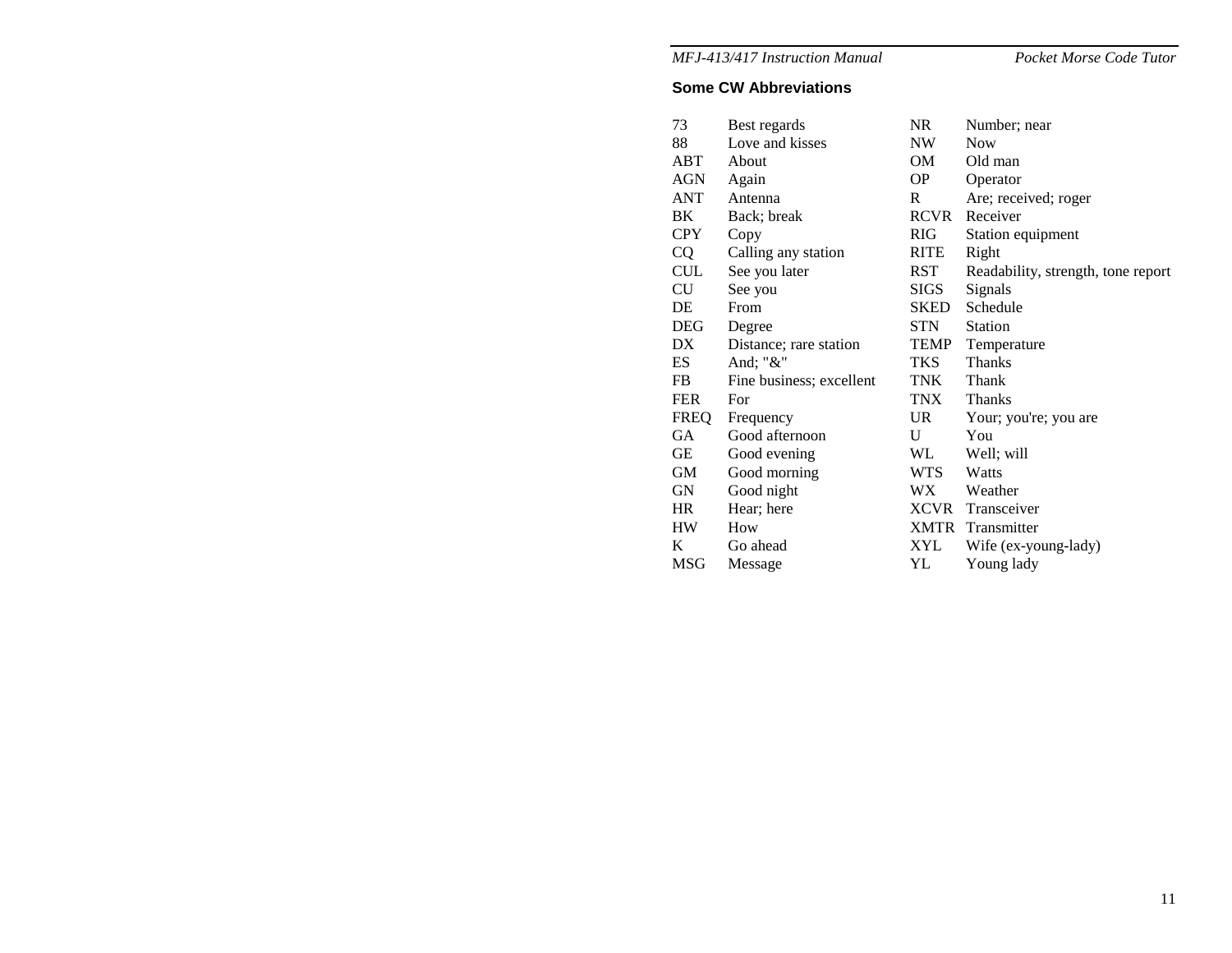# **Meaning of Q Signals**

- QRA The name of my station is
- QRL Do not interfere, Frequency busy
- QRM Being interfered with
- QRN Static
- QRO Increase power, High power
- QRP Decrease power, Low power
- QRQ Send faster
- QRR I am ready for automatic operation
- QRS Send more slowly
- QRT Stop sending
- QRU I have nothing for you
- QRX I will call again at ..., wait
- QRZ Who is calling me, I am
- QSB Your signal is fading
- QSD Your keying is defective
- QSK I can hear you between my signals
- QSL I am acknowledging receipt
- QSU Reply on this frequency or mode
- QSX I am listening to ... on ... kHz
- QSY Change frequency, change to xmit on ... kHz
- QTH My location (home) is
- QTR The correct time is
- QTS I will send so my frequency can be measured
- QUB Here is the info you requested
- QUM The distress traffic has ended

Send a "?" after a Q signal to ask for information or an action.

Example: QRZ: station (call) is .... QRZ?: what is your station (call)?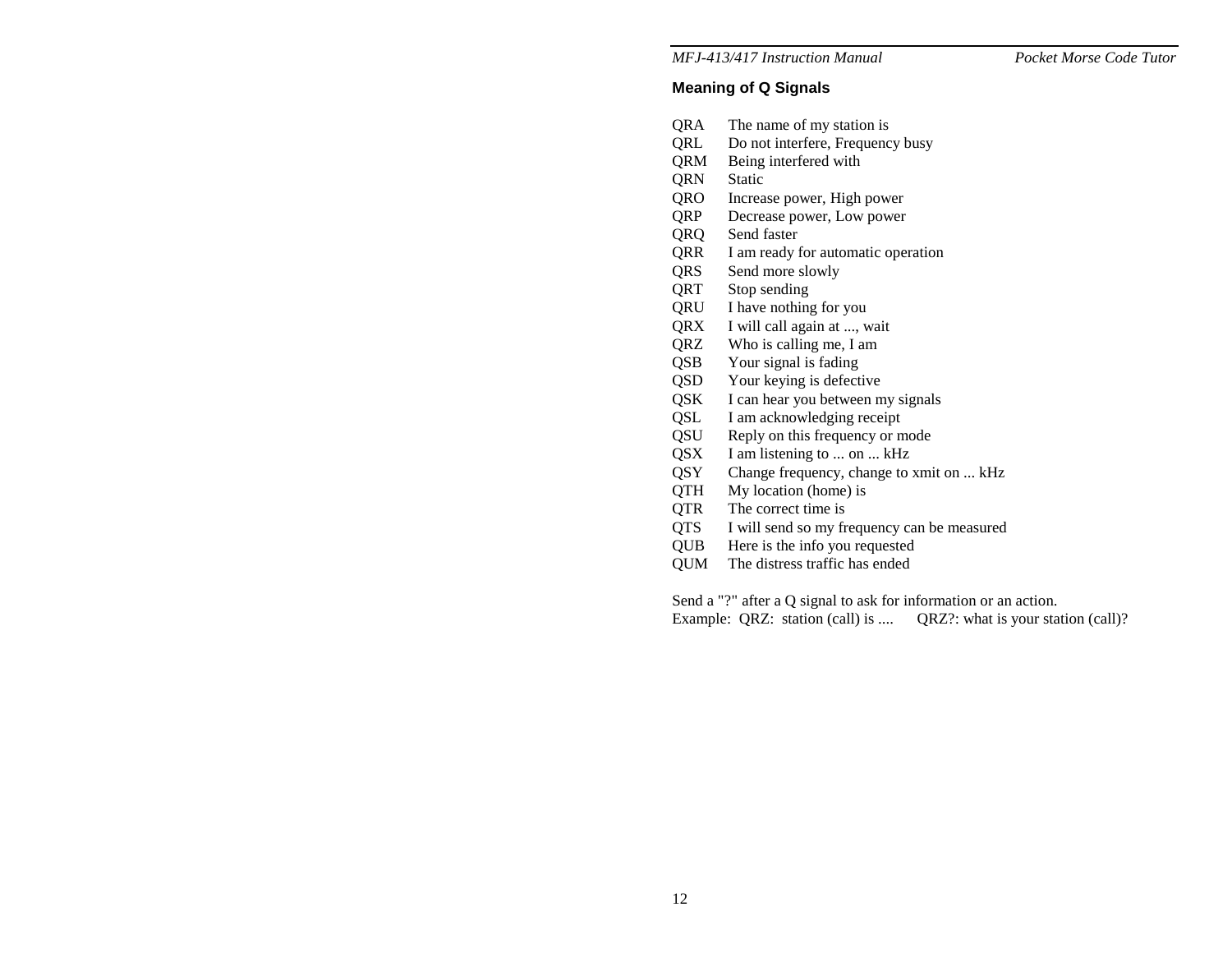Pocket Morse Code Tutor

# **SettingSaver<sup>™</sup> Chart**

Copy this chart and use it to record your settings.

| Farnsworth Mode                   | o On o Off | <b>Farnsworth Mode</b>                    | o On o Off |
|-----------------------------------|------------|-------------------------------------------|------------|
| <b>Interactive Mode</b>           | o On o Off | Interactive Mode                          | o On o Off |
| Combine Mode                      | o On o Off | Combine Mode                              | o On o Off |
| Code Speed ________________ WPM   |            |                                           |            |
| Group Length _______________Char. |            | Group Length _______________Char.         |            |
|                                   |            | $Set \begin{array}{c} \hline \end{array}$ |            |
| Farnsworth Mode                   | o On o Off | <b>Farnsworth Mode</b>                    | o On o Off |
| Interactive Mode o On o Off       |            | Interactive Mode o On o Off               |            |
| Combine Mode                      | o On o Off | Combine Mode                              | o On o Off |
| Code Speed ________________ WPM   |            | Code Speed ____________________ WPM       |            |
| Group Length ______________Char.  |            | Group Length ______________Char.          |            |
|                                   |            |                                           |            |
| Farnsworth Mode o On o Off        |            | Farnsworth Mode o On o Off                |            |
| Interactive Mode o On o Off       |            | <b>Interactive Mode</b>                   | o On o Off |
| Combine Mode                      | o On o Off | Combine Mode                              | o On o Off |
| Code Speed ________________ WPM   |            | Code Speed ____________________ WPM       |            |
| Group Length _____________Char.   |            | Group Length ____________Char.            |            |
|                                   |            | $Set \begin{array}{c} \hline \end{array}$ |            |
| Farnsworth Mode                   | o On o Off | Farnsworth Mode o On o Off                |            |
| Interactive Mode o On o Off       |            | Interactive Mode o On o Off               |            |
| Combine Mode                      | o On o Off | Combine Mode                              | o On o Off |
| Code Speed ________________ WPM   |            | Code Speed _________________ WPM          |            |
| Group Length _______________Char. |            | Group Length _______________Char.         |            |
|                                   |            |                                           |            |
| Farnsworth Mode o On o Off        |            | Farnsworth Mode o On o Off                |            |
| Interactive Mode                  | o On o Off | Interactive Mode                          | o On o Off |
| Combine Mode o On o Off           |            | Combine Mode                              | o On o Off |
| Code Speed _________________ WPM  |            | Code Speed ____________________ WPM       |            |
| Group Length _______________Char. |            | Group Length _______________Char.         |            |
|                                   |            |                                           |            |